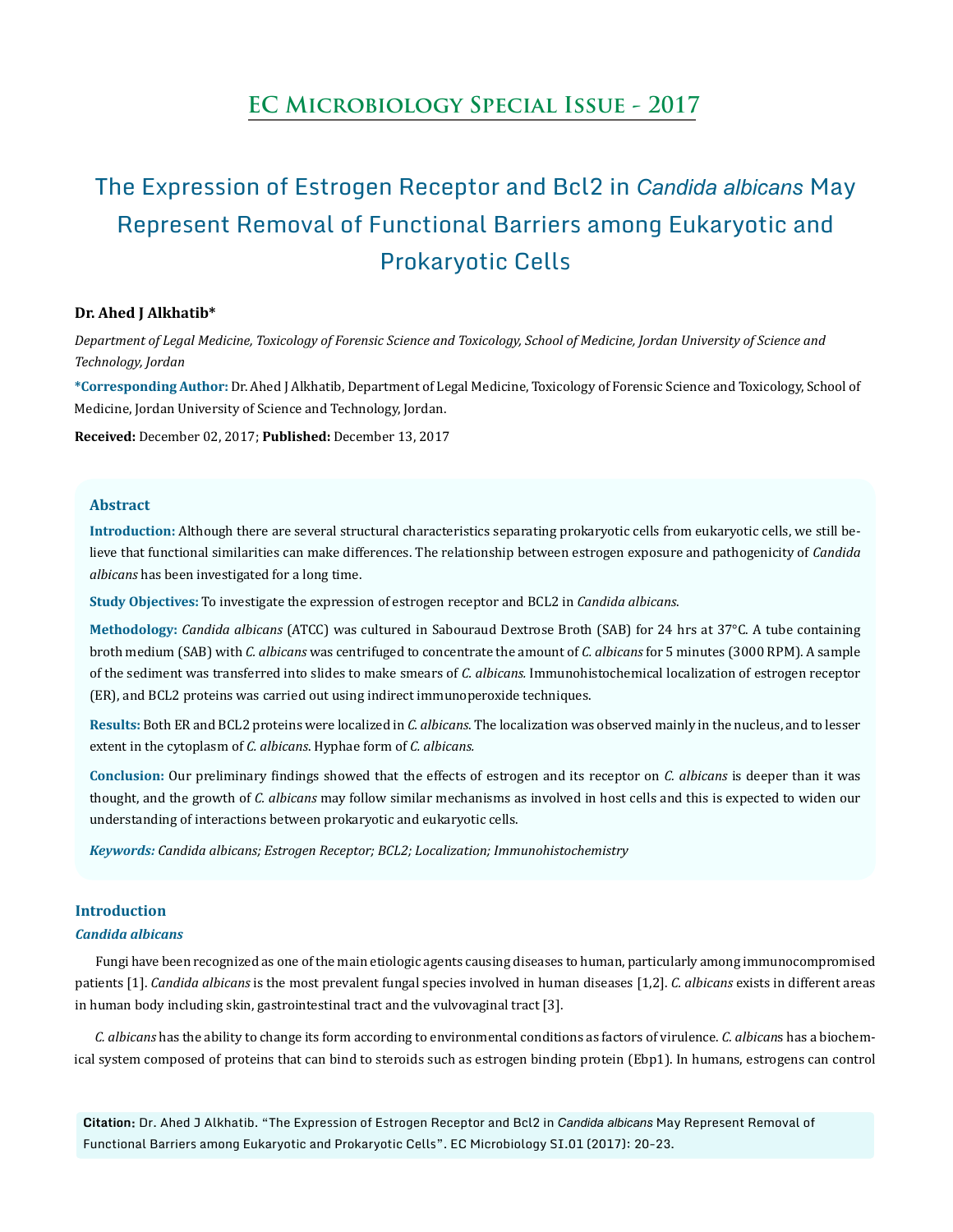The Expression of Estrogen Receptor and Bcl2 in *Candida albicans* May Represent Removal of Functional Barriers among Eukaryotic and Prokaryotic Cells

the process of proliferation and differentiation through ERs. It has been demonstrated that there is an effect of 17β-estradiol on morphological changes of *C. albicans* from the yeast-to-hypha via EBP1 in *C. albicans* through using an ebp1 [4].

It has been reported that estrogen elevating levels are considered as risk factors for developing disease [5,6]. Other studies reported the association between increased estrogen levels in pregnancy period and increased vaginal colonization with *C. albicans* [7-9]. Furthermore, exogenous estrogens including oral contraceptives have been reported to be associated with increased colonization of *C. albicans* [5,6,9].

Estrogen has important roles in cell proliferation in the intestine, skin, and liver [10-12]. Tae., *et al*. [13] showed that estrogen increased the expression of Bcl-2 following spinal cord injury (SCI) in rats.

#### **Study Objective**

The main objective of this study was to investigate the expression of estrogen receptor and BCL2 in *Candida albicans*.

#### **Methodology**

*Candida albicans* (ATCC) was cultured in Sabouraud Dextrose Broth (SAB) for 24 hrs at 37°C. A tube containing broth medium (SAB) with C. albicans was centrifuged to concentrate the amount of *C. albicans* for 5 minutes (3000 RPM). A sample of the sediment was transferred into slides to make smears of *C. albicans*.

Immunohistochemical localization of estrogen receptor (ER), and BCL2 proteins was carried out using indirect immunoperoxide techniques. Smears containing yeast cells were fixed in 100% ethanol for 5 minutes, and then incubated with 1% hydrogen peroxide for 30 minutes to neutralize endogenous activity of peroxidase activity. Following washing with phosphate buffer saline (pH 7.2) for 5 minutes, slides were incubated with 1% bovine serum albumin for 10 minutes to eliminate non-specific reactions. Using pap pen, a circle was drawn round the smear area in each slide to retain the fluids over the smear. Slides labeled for estrogen receptor were incubated with estrogen receptor (Dako, code M7047, clone 1d5) diluted 1/100 for 1 hour, and those labeled for BCL-2 were incubated with BCL-2 (code M0887, clone 124) for 1 hour. Slides were washed with phosphate buffer saline (pH 7.2) for 5 minutes, then slides were incubated with biotinylated secondary antibodies for 15 minutes, washed with phosphate buffer saline (pH 7.2) for 5 minutes, incubated with streptavidin conjugated with peroxidase enzyme for 15 minutes. A chromogen (DAB) was used to view the reaction, and then slides were washed with tab water to end the reaction. Finally, slides were stained with hematoxylin as a counter stain for 10 seconds, washed with tab water, dehydrated and mounted.

#### **Results**

#### **Expression of ER**

*Candida* cells showed that ER was expressed in both forms round and hyphae forms, but hyphae forms exhibited stronger expression in nucleus and moderate expression in cytoplasm.

#### **Expression of BCL-2**

*Candida cells showed that BCL-2 was expressed in both forms round and hyphae forms, but hyphae forms exhibited stronger expres*sion in cytoplasm and moderate expression in nucleus.

#### **Discussion**

Although the data in this study is little, but I think that it has strong impact for the following reasons: previous studies conducted in candida and estrogen have put the focus on estrogen binding protein, rather than on ER directly as in this study [4].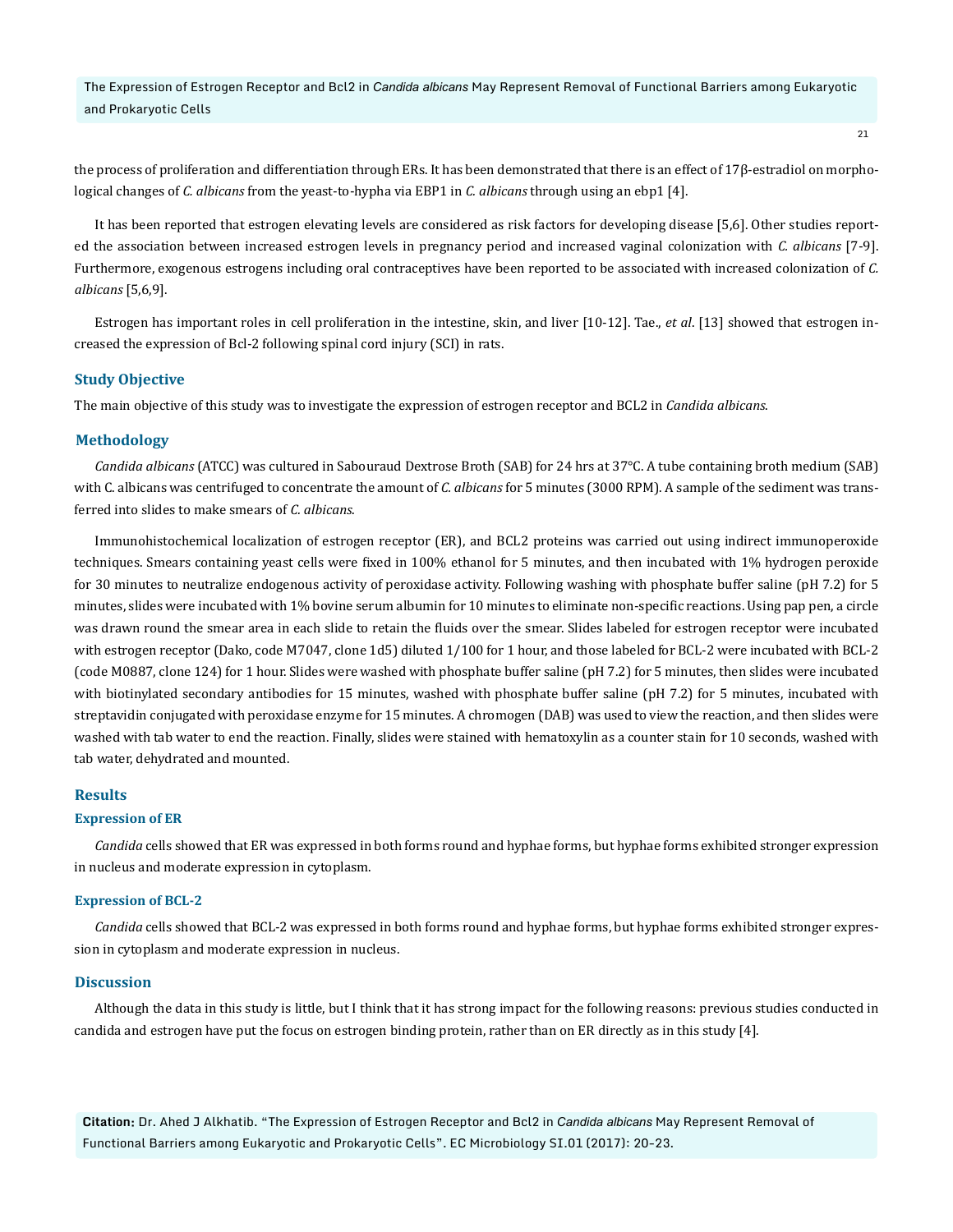The Expression of Estrogen Receptor and Bcl2 in *Candida albicans* May Represent Removal of Functional Barriers among Eukaryotic and Prokaryotic Cells

The potential that estrogen available within the conditions involving the existence of *Candida albicans* will not only effect on their virulence, but their proliferation because estrogen accelerates the proliferation of cells [10-12].

From the previous context, we think that the relationship between estrogen and *Candida albicans* is deeper than we thought before. Furthermore, as far as similar mechanisms are involved in proliferation between prokaryotic cells such as *Candida albicans* and host cells, it is highly possible to include that the interaction and interactivity between cells will shift to a next level in which prokaryotic cells may send messages as what is called cross-talk and impact their equilibrium. More work is needed to better understanding and the door will be open for more discussions and questions [14].

#### **Conclusions**

Our preliminary findings showed that the effects of estrogen and its receptor on *C. albican*s is deeper than it was thought, and the growth of *C. albicans* may follow similar mechanisms as involved in host cells and this is expected to widen our understanding of interactions between prokaryotic and eukaryotic cells.

#### **Bibliography**

- 1. [Pfaller MA and Diekema DJ. "Epidemiology of invasive candidiasis: a persistent public health problem".](https://www.ncbi.nlm.nih.gov/pubmed/17223626) *Clinical Microbiology Review* [20.1 \(2007\): 133-163.](https://www.ncbi.nlm.nih.gov/pubmed/17223626)
- 2. Brown GD., *et al*[. "Hidden killers: Human fungal infections".](https://www.ncbi.nlm.nih.gov/pubmed/23253612) *Science Translational Medicine* 4.165 (2012): 165rv13.
- 3. Mochon AB., *et al*[. "Serological profiling of a Candida albicans protein microarray reveals permanent host-pathogen interplay and](https://www.ncbi.nlm.nih.gov/pmc/articles/PMC2845659/)  [stage-specific responses during candidemia".](https://www.ncbi.nlm.nih.gov/pmc/articles/PMC2845659/) *PLoS Pathogen* 6.3 (2010): e1000827.
- 4. [Sanae Kurakado Rie and KuroganeTakashi Sugita. "17β-Estradiol inhibits estrogen binding protein-mediated hypha formation in](https://www.ncbi.nlm.nih.gov/pubmed/28552809)  Candida albicans". *[Microbial Pathogenesis](https://www.ncbi.nlm.nih.gov/pubmed/28552809)* 109 (2017): 151-155.
- 5. Odds F. "Candida and candidosis, 2nd edition". Balliere Tindall, London, England (1988).
- 6. Spinillo A., *et al*[. "The impact of oral contraception on vulvovaginal candidiasis".](https://www.ncbi.nlm.nih.gov/pubmed/7628203) *Contraception* 51.5 (1995): 293-297.
- 7. Cotch MF., *et al*[. "Epidemiology and outcomes associated with moderate to heavy Candida colonization during pregnancy".](https://www.ncbi.nlm.nih.gov/pubmed/9500502) *American [Journal of Obstetrics and Gynecology](https://www.ncbi.nlm.nih.gov/pubmed/9500502)* 178.2 (1998): 374-380.
- 8. Bauters TG., *et al*[. "Prevalence of vulvovaginal candidiasis and susceptibility to fluconazole in women".](https://www.ncbi.nlm.nih.gov/pubmed/12237629) *American Journal of Obstetrics and Gynecology* [187.3 \(2002\): 569-574.](https://www.ncbi.nlm.nih.gov/pubmed/12237629)
- 9. Georgina Cheng., *et al*[. "Cellular and Molecular Biology of Candida albicans Estrogen Response".](https://www.ncbi.nlm.nih.gov/pubmed/16400181) *Eukaryotic Cell* 5.1 (2006): 180-191.
- 10. Thomas ML., *et al*[. "The presence of functional estrogen receptors in intestinal epithelial cells".](https://www.ncbi.nlm.nih.gov/pubmed/8419141) *Endocrinology* 132.1 (1993): 426- [430.](https://www.ncbi.nlm.nih.gov/pubmed/8419141)
- 11. Emmerson E., *et al*[. "Estrogen receptor-mediated signaling in female mice is locally activated in response to wounding".](https://www.ncbi.nlm.nih.gov/pubmed/23727624) *Molecular [and Cellular Endocrinology](https://www.ncbi.nlm.nih.gov/pubmed/23727624)* 375.1-2 (2013): 149-156.
- 12. Batmunkh B., *et al*[. "Estrogen Accelerates Cell Proliferation through Estrogen Receptor α during Rat Liver Regeneration after Partial](https://www.ncbi.nlm.nih.gov/pubmed/28386149)  Hepatectomy". *[Acta Histochemica et Cytochemica](https://www.ncbi.nlm.nih.gov/pubmed/28386149)* 50.1 (2017): 39-48.
- 13. Tae Y Yune., *et al*[. "Estrogen-Induced Bcl-2 Expression after Spinal Cord Injury Is Mediated through Phosphoinositide-3-Kinase/](https://www.ncbi.nlm.nih.gov/pubmed/18785877) [Akt-Dependent CREB Activation".](https://www.ncbi.nlm.nih.gov/pubmed/18785877) *Journal of Neurotrauma* 25.9 (2008): 1121-1131.